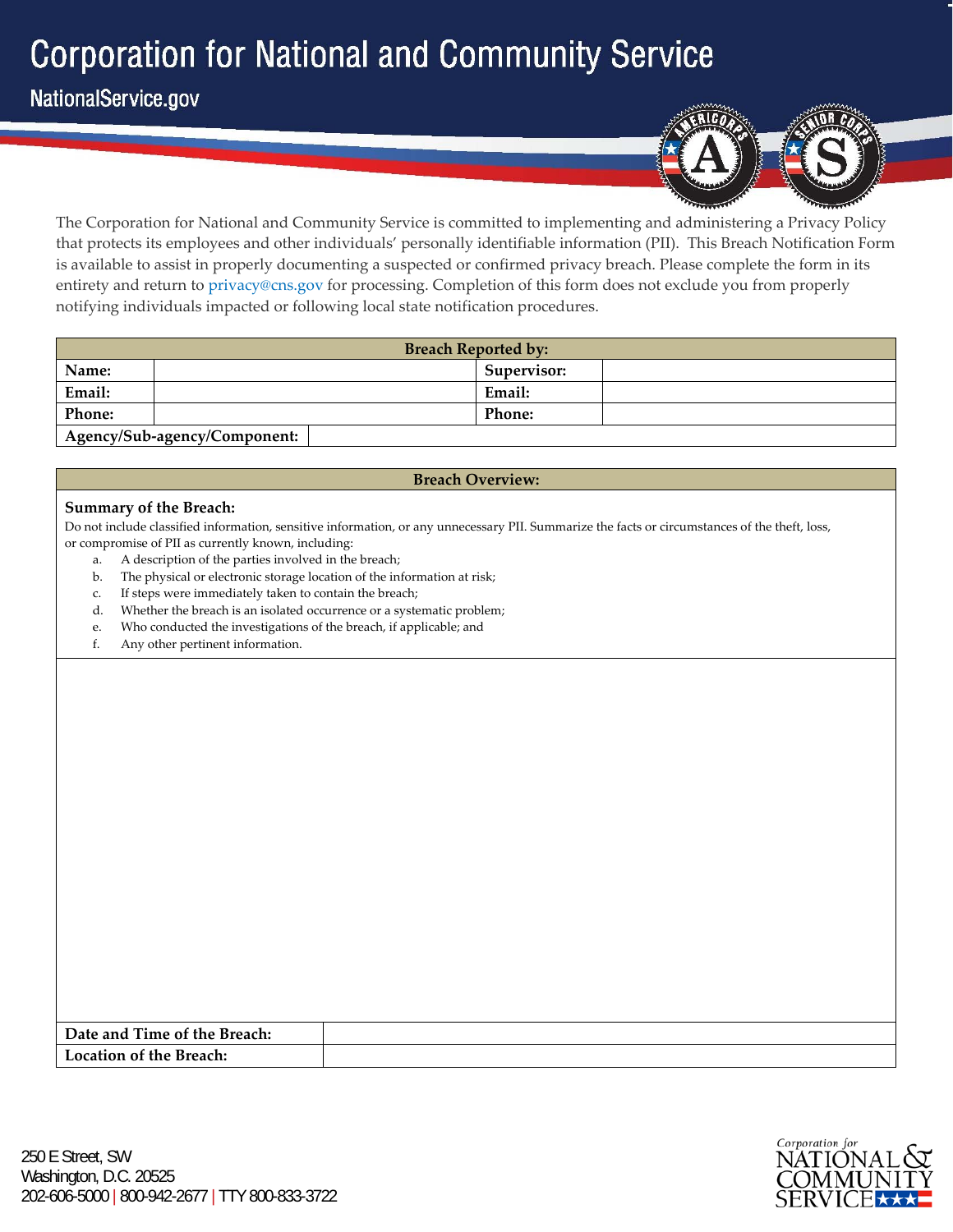| <b>Type of Breach:</b>                                                                                                    |             |                                                                                                                                                                                                            |            |  |  |  |  |  |
|---------------------------------------------------------------------------------------------------------------------------|-------------|------------------------------------------------------------------------------------------------------------------------------------------------------------------------------------------------------------|------------|--|--|--|--|--|
| Lost Information or Equipment:                                                                                            | Yes<br>) No | <b>Unauthorized Disclosure:</b><br>(e.g., email sent to incorrect address, oral or written<br>disclosure to unauthorized person, disclosing documents<br>publicly with sensitive information not redacted) | Yes<br>No  |  |  |  |  |  |
| <b>Stolen Information or Equipment:</b>                                                                                   | Yes<br>)No  | <b>Unauthorized Access:</b><br>(e.g., an unauthorized employee or contractor accesses<br>information or an information system)                                                                             | Yes<br>)No |  |  |  |  |  |
| <b>Unauthorized Equipment:</b><br>(e.g., using an unauthorized personal device, server, or<br>email account to store PII) | Yes<br>)No  | <b>Unauthorized Use:</b><br>(e.g., employee with agency-authorized access to database<br>or file accesses and uses information for personal purposes<br>rather than for official purposes)                 | Yes<br>lNо |  |  |  |  |  |

| <b>Storage Medium:</b>                                                                                                       |                |               |                         |                |               |  |  |  |
|------------------------------------------------------------------------------------------------------------------------------|----------------|---------------|-------------------------|----------------|---------------|--|--|--|
| Laptop or Tablet:                                                                                                            | ◯ Yes          | $\bigcirc$ No | Smartphone:             | $\circ$<br>Yes | $\bigcirc$ No |  |  |  |
| Desktop:                                                                                                                     | $\bigcirc$ Yes | $\bigcirc$ No | Paper files:            | $\bigcirc$ Yes | $\bigcirc$ No |  |  |  |
| IT System:<br>(e.g., Intranet/Shared Drive)                                                                                  | $\bigcirc$ Yes | $\bigcirc$ No | <b>Oral Disclosure:</b> | O Yes          | $\bigcirc$ No |  |  |  |
| <b>External Storage Device:</b><br>(e.g., CD, DVD, USB Drive)                                                                | ◯ Yes          | ONo           |                         |                |               |  |  |  |
| Email:                                                                                                                       |                |               |                         |                |               |  |  |  |
| (Provide the relevant email address, the agency, and a description of the<br>e-mail server (e.g., cloud, personal, private)) |                |               |                         |                |               |  |  |  |
| Other:                                                                                                                       |                |               |                         |                |               |  |  |  |
| (Provide a detailed description of the medium)                                                                               |                |               |                         |                |               |  |  |  |

| Reported to US-CERT, Law Enforcement, or Congress: |                |               |                                         |  |  |  |  |
|----------------------------------------------------|----------------|---------------|-----------------------------------------|--|--|--|--|
| <b>Reported to US-CERT:</b>                        | Yes<br>O       | $\bigcirc$ No |                                         |  |  |  |  |
| <b>Reported to Law Enforcement:</b>                | $\bigcirc$ Yes | $\bigcirc$ No | If any are yes, complete the following: |  |  |  |  |
| <b>Reported to Congress:</b>                       | $\bigcirc$ Yes | ONo           |                                         |  |  |  |  |
| Name of recipient(s):                              |                |               |                                         |  |  |  |  |
| Title of recipient(s):                             |                |               |                                         |  |  |  |  |
| Email of recipient(s):                             |                |               |                                         |  |  |  |  |
| Phone of recipient(s):                             |                |               |                                         |  |  |  |  |
| <b>Agency and Component:</b>                       |                |               |                                         |  |  |  |  |
| Date and Time of the Report:                       |                |               |                                         |  |  |  |  |

| <b>Number of Individuals and Safeguards:</b>                                 |                                   |  |  |  |  |  |  |  |
|------------------------------------------------------------------------------|-----------------------------------|--|--|--|--|--|--|--|
| Number of individuals potentially affected by the breach:                    |                                   |  |  |  |  |  |  |  |
| Was the information unstructured:<br>(e.g., open fields on a form or survey) | $OYes$ $ONo$                      |  |  |  |  |  |  |  |
| Was the information encrypted via a NIST-validated method:                   | ONo<br>$\mathbf{O}$ Yes           |  |  |  |  |  |  |  |
| Does a duplicate set of the potentially compromised information exist:       | ON <sub>0</sub><br>$\bigcirc$ Yes |  |  |  |  |  |  |  |

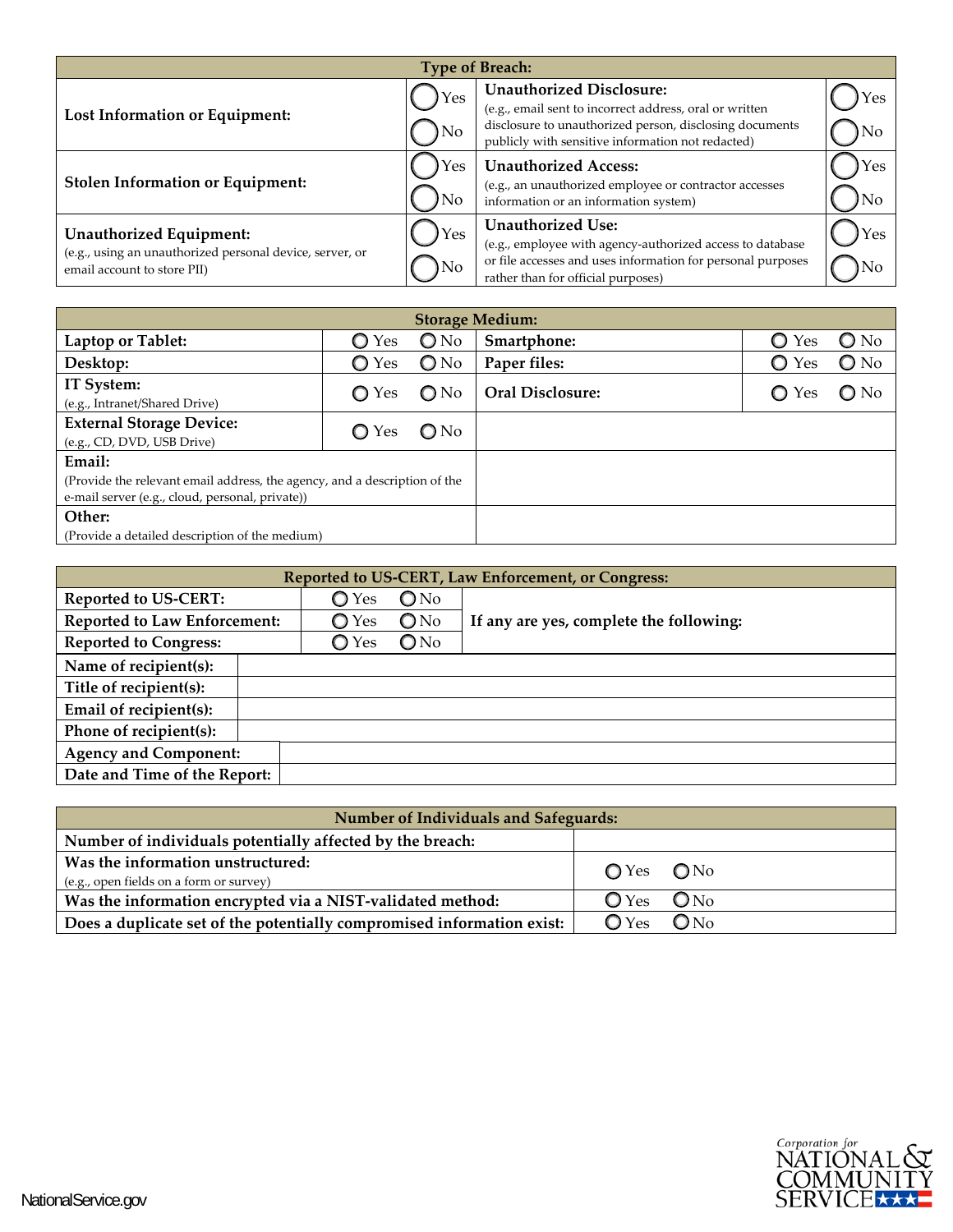#### **Additional Information:**

**Internal breach (e.g., within the agency's network), external, both, or unknown:**

**What counter measures, if any, were enabled when the breach occurred:**

(List all applicable counter measures and whether each one was NIST certified (e.g., hard drive encryption on laptop, encryption of electronic files, password on smartphone)

**What steps, if any, have already been taken to mitigate potential harm:**

(e.g., calling or sending separate email(s) to recipient(s) of an unauthorized email to request deletion of original email, contacting web publishing to remove unredacted documents from public website)

**Do you have knowledge that any information involved in the breach was intentionally stolen or misused:** (If yes, describe the basis for your knowledge and how the information may have been misused (e.g., evidence of identity theft, hacking, adverse publicity)

## **Data Elements and Information Types:**

| <b>Identifying Numbers</b>                    |                                                                    |  |  |  |  |  |  |
|-----------------------------------------------|--------------------------------------------------------------------|--|--|--|--|--|--|
| Social Security number                        | Truncated or Partial Social Security number                        |  |  |  |  |  |  |
| Driver's License Number                       | License Plate Number                                               |  |  |  |  |  |  |
| <b>DEA Registration Number</b>                | File/Case ID Number                                                |  |  |  |  |  |  |
| Patient ID Number                             | Health Plan Beneficiary Number                                     |  |  |  |  |  |  |
| Student ID Number                             | Federal Student Aid Number                                         |  |  |  |  |  |  |
| Passport number                               | Alien Registration Number                                          |  |  |  |  |  |  |
| DOD ID Number                                 | <b>DOD Benefits Number</b>                                         |  |  |  |  |  |  |
| <b>Employee Identification Number</b>         | Professional License Number                                        |  |  |  |  |  |  |
| Taxpayer Identification Number                | <b>Business Taxpayer Identification Number (sole</b>               |  |  |  |  |  |  |
|                                               | proprietor)                                                        |  |  |  |  |  |  |
| Credit/Debit Card Number                      | Business Credit Card Number (sole proprietor)                      |  |  |  |  |  |  |
| Vehicle Identification Number                 | Business Vehicle Identification Number (sole proprietor)           |  |  |  |  |  |  |
| Personal Bank Account Number                  | Business Bank Account Number (sole proprietor)                     |  |  |  |  |  |  |
| Personal Device Identifiers or Serial Numbers | Business device identifiers or serial numbers (sole<br>proprietor) |  |  |  |  |  |  |
| Personal Mobile Number                        | Business Mobile Number (sole proprietor)                           |  |  |  |  |  |  |